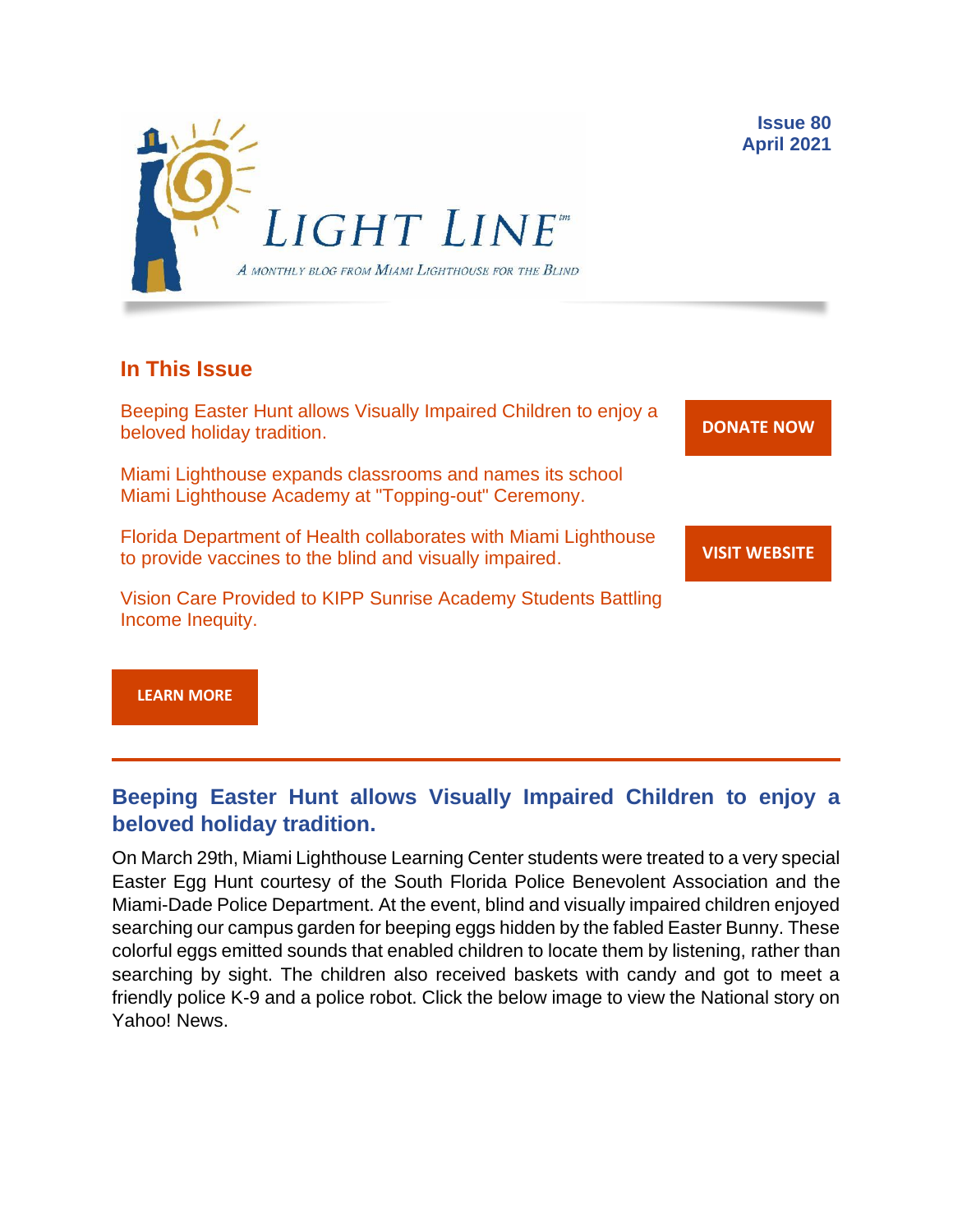

*Miami Lighthouse for the Blind holds Easter Egg Hunt featured on Yahoo! News.*

# **Miami Lighthouse expands classrooms and names its school Miami Lighthouse Academy at "Topping-out" Ceremony.**

On March 31st, Miami Lighthouse celebrated the "topping-out" of our expanded facility, as well as, unveiling our school's new name - Miami Lighthouse Academy. This ceremony, held in collaboration with Miller Construction Company and Wolfberg Alvarez Architects, pays homage to a long-held construction tradition marking the installation of the highest piece of structural steel on the roof of a new building and is held to thank and honor the workers and employees of these companies for their efforts. Construction on the newly branded Miami Lighthouse Academy is expected to be completed in time to begin the new school year in August 2021.

The 30,000 sq. ft. expansion to the current 115,000 sq. ft. facility was made possible by private donations in response to challenge grants from local philanthropists. Miami-Dade County Commissioner's Sally Heyman and Eileen Higgins challenged donors at the event to contribute to the completion of the project. [Click here](https://secure.miamilighthouse.org/LightTheWayChallenge.asp) to donate!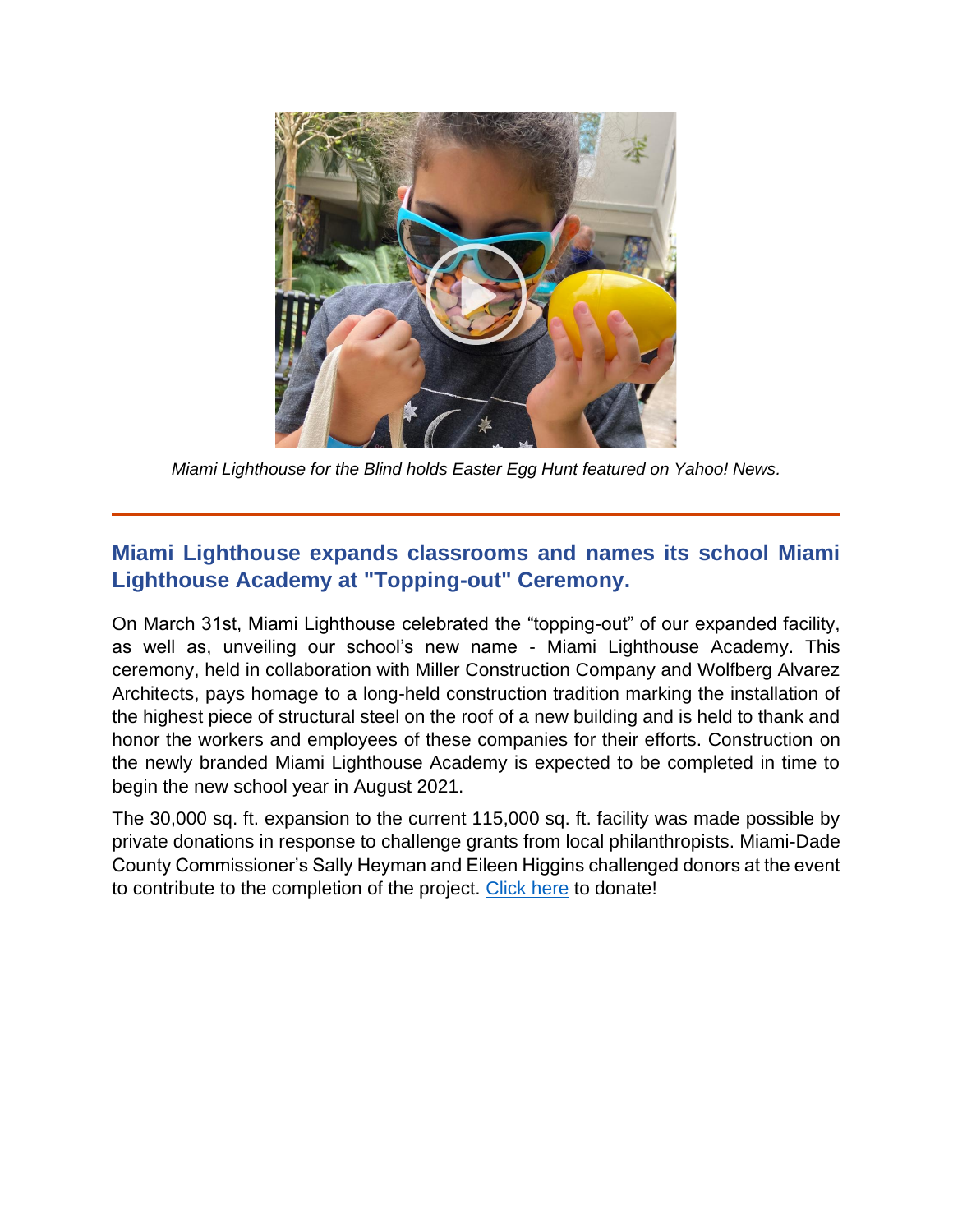

*"Topping-Out" Tradition: American Flag and pine tree placed on top of the 5th story of Miami Lighthouse Classroom Expansion.*

## **Florida Department of Health collaborates with Miami Lighthouse to provide vaccines to the blind and visually impaired**

It may have looked like any other vaccination site, but what made this one different on the morning of March 10th at our Miami Lighthouse campus was that it recognized the difficulties that the visually impaired have experienced throughout the pandemic and the vaccine effort.

"We struggle with social distancing, so I have my employees here helping our blind clients to be certain they are wearing masks and social distancing," said President and CEO Virginia Jacko. "I am so grateful to the Department of Health for having their nurses here today so that the blind and visually impaired can have an opportunity to get their vaccination." Click the image below to view CBS-4 News coverage on the event.



*Watch how Miami Lighthouse helps visually impaired get COVID-19 vaccine on CBS-4 News.*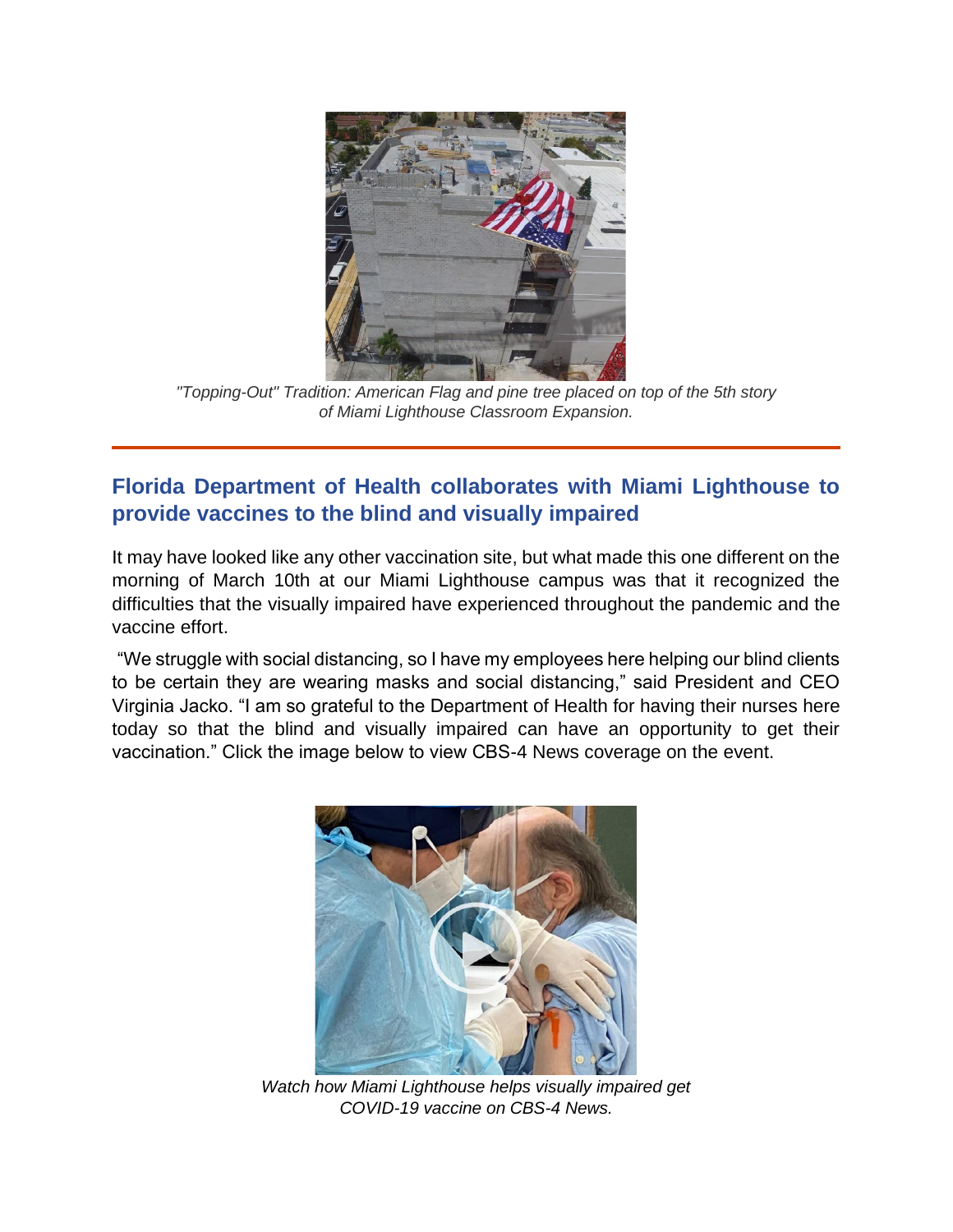#### **Vision Care Provided to KIPP Sunrise Academy Students Battling Income Inequity.**

On March 9th, Miami Lighthouse teamed up with the Miami Marlins to provide no cost vision examinations for KIPP Charter School students that come from low-income households. Miami Marlin's mascot, Billy the Marlin, entertained the children and told them that "good vision helps keep your eye on the ball".

Eye examinations took place at a fully equipped mobile optometric unit donated by the Marlins to the Miami Lighthouse Florida Heiken Children's Vision Program. The unit features baseball-themed graphics including Marlin logos and images of mascot Billy. The mission of the Heiken program is to ensure that all financially disadvantaged school children who fail their vision screening, have access to a to a comprehensive eye examination and glasses if required.



*Watch our Florida Heiken Children's Program deliver No-Cost Eye Exams to Students at KIPP Sunrise Academy on CBS-4 News*